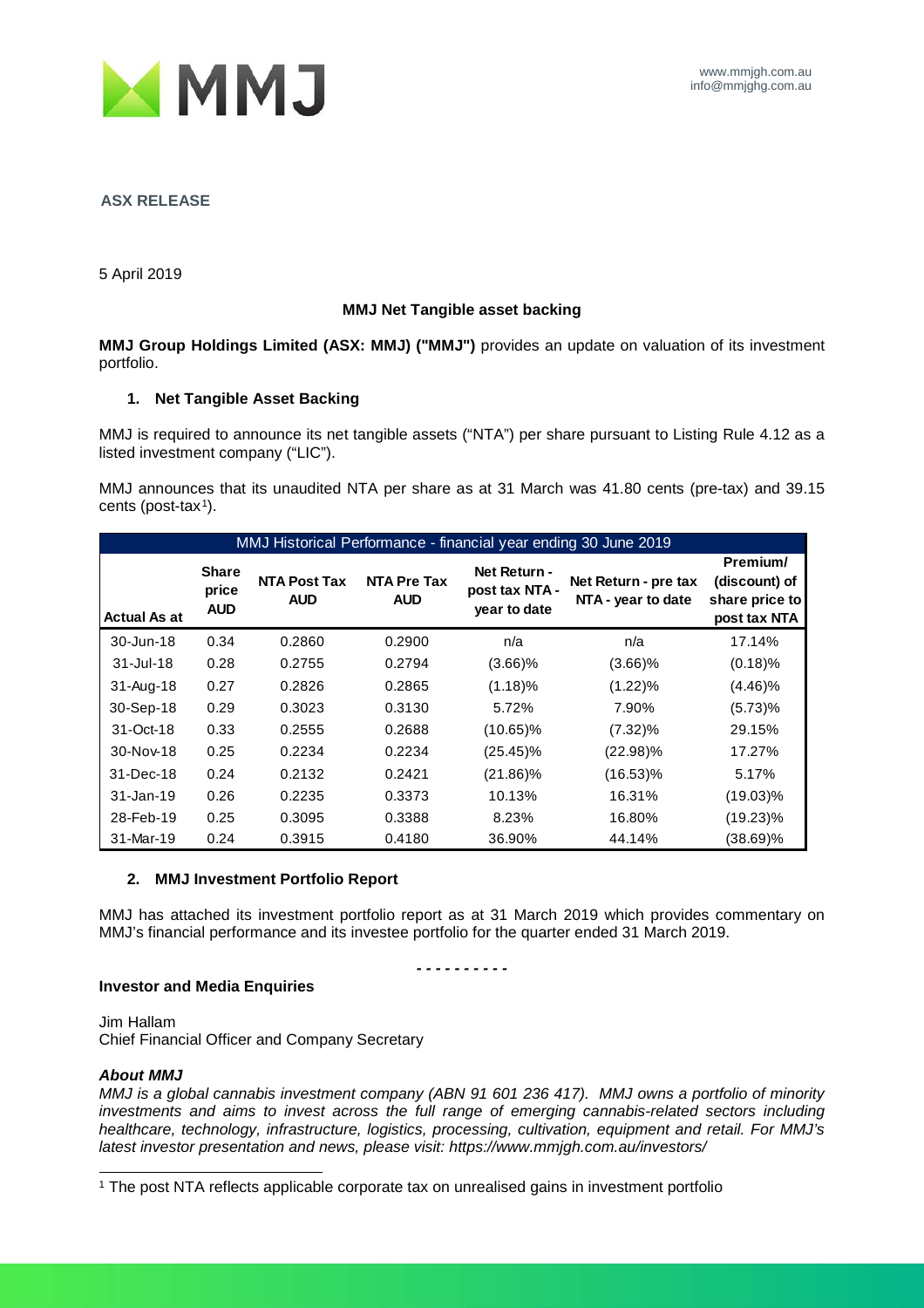#### *Important Notice*

*This announcement contains reference to certain intentions, expectations, future plans, strategy and prospects of MMJ. Those intentions, expectations, future plans, strategy and prospects may or may not be achieved. They are based on certain assumptions, which may not be met or on which views may differ and may be affected by known and unknown risks. The performance and operations of MMJ may be influenced by a number of factors, many of which are outside the control of MMJ. All information is unaudited unless stated otherwise. No representation or warranty, express or implied, is made by MMJ, or any of its directors, officers, employees, advisers or agents that any intentions, expectations or plans will be achieved either totally or partially or that any particular rate of return will be achieved. Given the risks and uncertainties that may cause MMJ's actual future results, performance or achievements to be materially different from those expected, planned or intended, recipients should not place undue reliance on these intentions, expectations, future plans, strategy and prospects. MMJ does not warrant or represent that the actual*  results, performance or achievements will be as expected, planned or intended. Nothing in this material *should be construed as either an offer to sell or a solicitation of an offer to buy or sell securities. It does not include all available information and should not be used in isolation as a basis to invest in MMJ. This document does not constitute any part of any offer to sell, or the solicitation of an offer to buy, any securities in the United States or to, or for the account or benefit of any "US person" as defined in Regulation S under the US Securities Act of 1993 ("Securities Act"). MMJ's shares have not been, and will not be, registered under the Securities Act or the securities laws of any state or other jurisdiction of the United States, and may not be offered or sold in the United States or to any US person without being so registered or pursuant to an exemption from registration including an exemption for qualified institutional buyers.*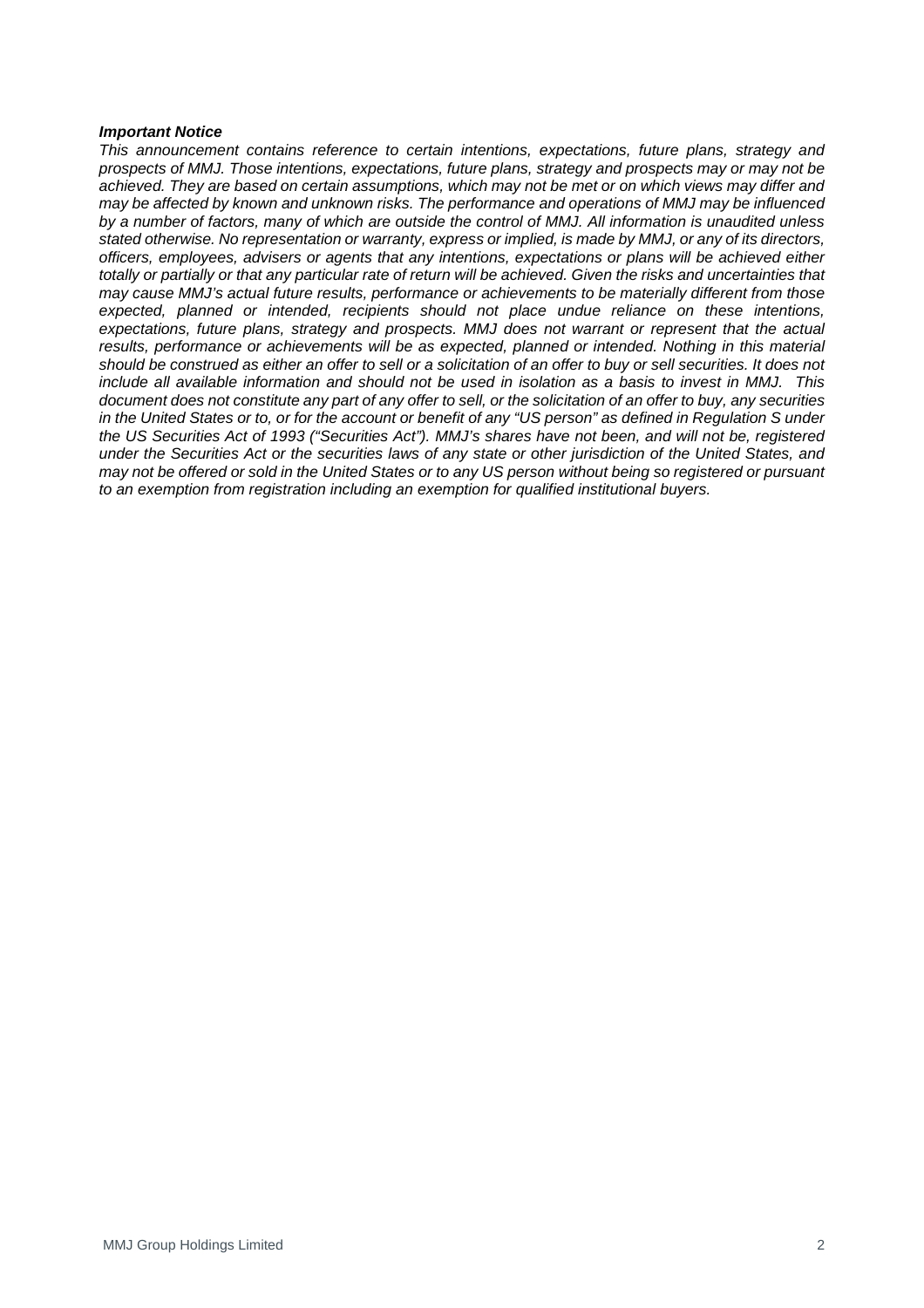

**ABN 91 601 236 417**

**Investment Portfolio Report 31 March 2019**

MMJ's Investments sit across most of the cannabis and hemp value chain Capital is allocated to potential market leaders, consolidators and takeover targets



#### **Important Notice**

This announcement contains reference to certain intentions, expectations, future plane, strategy and prospects may or may not be achieved. They are bassed on certain assumptions, which may not be met or on which views may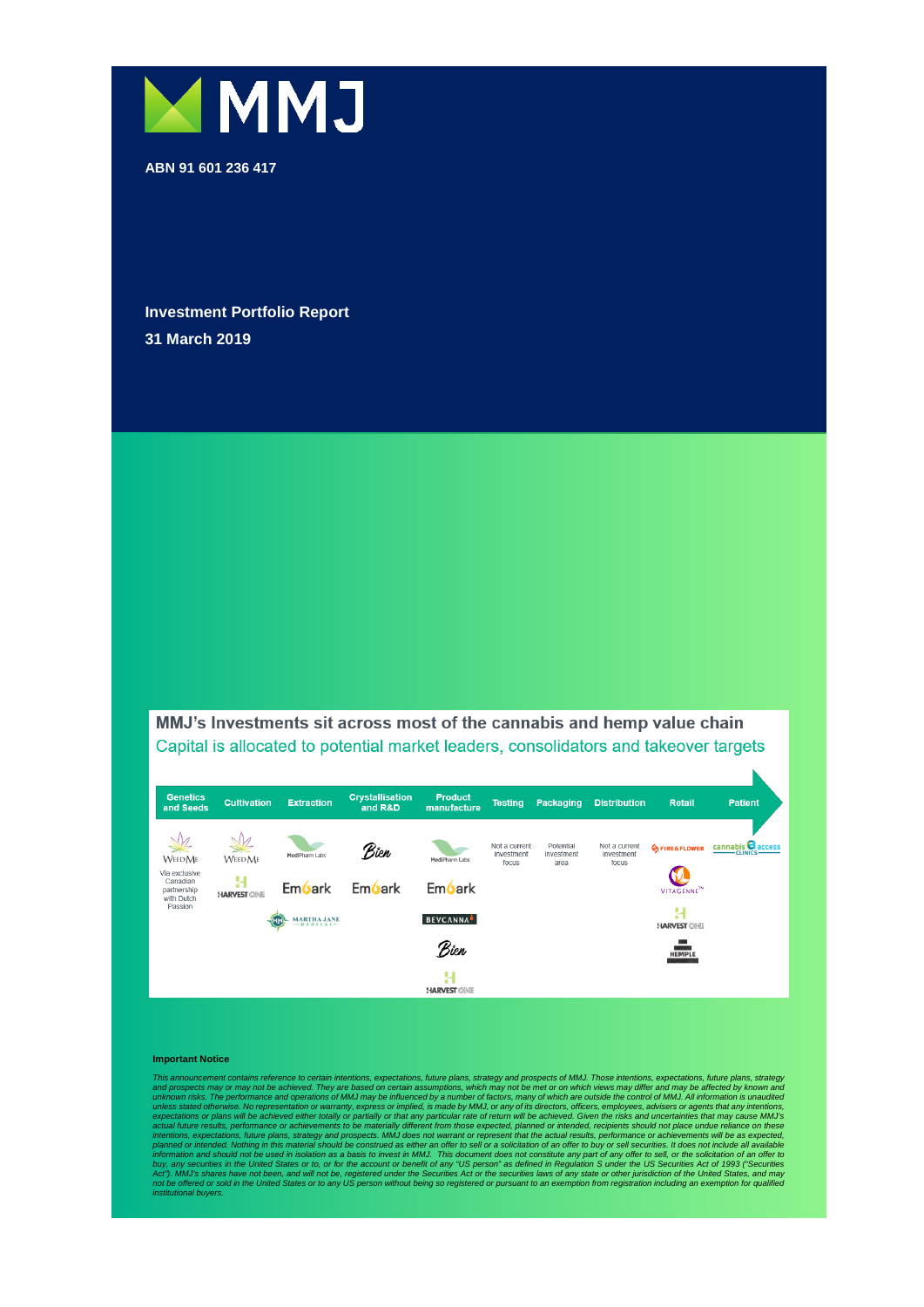## **Performance Update – 31 March 2019**

<span id="page-3-0"></span>

| Net Asset Value Per Share Before     | <b>Total Portfolio</b>             | Investment Return <sup>2</sup> to 31 March 2019 |  |
|--------------------------------------|------------------------------------|-------------------------------------------------|--|
| Tax <sup>1</sup> as at 31 March 2019 | Including Cash as at 31 March 2019 | Since Inception $3$                             |  |
| \$0.418                              | \$97.5m                            | 17%                                             |  |

#### **About MMJ**

MMJ (ASX Code MMJ/OTC Code MMJJF) is a global cannabis investment company (ABN 91 601 236 417).

MMJ owns a portfolio of minority investments and aims to invest across the full range of emerging cannabis-related sectors including healthcare, technology, infrastructure, logistics, processing, cultivation, equipment and retail.

MMJ is the only listed investment company which offers the opportunity to Australian investors to invest in unlisted and listed cannabis-related businesses within Australia and offshore.

MMJ has a proven track record in acquiring and realising considerable value from its cannabis related investments with a return of 17%<sup>2</sup> per annum since its initial public offering in January 2015.

Since 2015 MMJ has creating a significant number of investment opportunities from its connections in Canada and Australia in the private investment sector and have realising exits when it is to MMJ's benefit:

| <b>Transaction type</b>            | No. |
|------------------------------------|-----|
| <b>Primary Acquisitions</b>        | 15  |
| Follow on investments <sup>4</sup> |     |
| Private to public                  |     |
| Sale of investments                |     |

For MMJ's latest investor presentation and news, please visit: https://www.mmjgh.com.au/investors/

| Net Return - period ended 31 March 2019                      |                                                                                                             |
|--------------------------------------------------------------|-------------------------------------------------------------------------------------------------------------|
| Since inception (per annum)                                  | 17%                                                                                                         |
| Financial Year to date                                       | 43%                                                                                                         |
| Quarter                                                      | 72%                                                                                                         |
| Month                                                        | 23%                                                                                                         |
| Key Metrics as at 31 March 2019                              |                                                                                                             |
|                                                              | AUD <sup>5</sup>                                                                                            |
| <b>NAV</b>                                                   | 90.1 <sub>m</sub>                                                                                           |
| <b>Total assets</b>                                          | 97.5m                                                                                                       |
| Investee Portfolio (ex cash)                                 | 86.3m                                                                                                       |
| Cash                                                         | 11.3m                                                                                                       |
| Net Tangible Asset per share $6 -$ pre-tax                   | 0.4180                                                                                                      |
| Net Tangible Asset per share – post tax                      | 0.3915                                                                                                      |
| Net Asset Value per share                                    | 0.3917                                                                                                      |
| MMJ share price (ASX)                                        | 0.24                                                                                                        |
| Market capitalisation                                        | 55 <sub>m</sub>                                                                                             |
| Number of investments (ex cash)                              | 11                                                                                                          |
| <b>ASX Investment Type</b>                                   | <b>Listed Investment Company</b>                                                                            |
| Initial Public Offering Date (Inception date)                | 22 January 2015                                                                                             |
| <b>Investor Queries</b>                                      |                                                                                                             |
| General<br>Email: info@mmjgh.com.au<br>Website: mmjgh.com.au | <b>Share Registry</b><br><b>Automic Registry Services</b><br>Phone: 1300 288 664<br>Website: automic.com.au |

 $1$  Net Asset Value per share – net asset per share after tax on net and unrealised gains on investment portfolio

<span id="page-3-5"></span><span id="page-3-4"></span><sup>2</sup> Return representing issue price of MMJ share of 20 cent at 22 January 2015 and the Net Asset Value after tax on unrealised gains per share. Unless stated otherwise returns are on a time weighted basis. Returns for the current year to date are not annualised.<br><sup>3</sup> Inception is the date of admission of MMJ to the ASX on 22 January 2015

<span id="page-3-6"></span><span id="page-3-1"></span><sup>4</sup> Includes investments in existing investees

<sup>5</sup> Unaudited based on management accounts

<span id="page-3-3"></span><span id="page-3-2"></span><sup>6</sup> Issued pursuant to ASX Listing Rule 4.12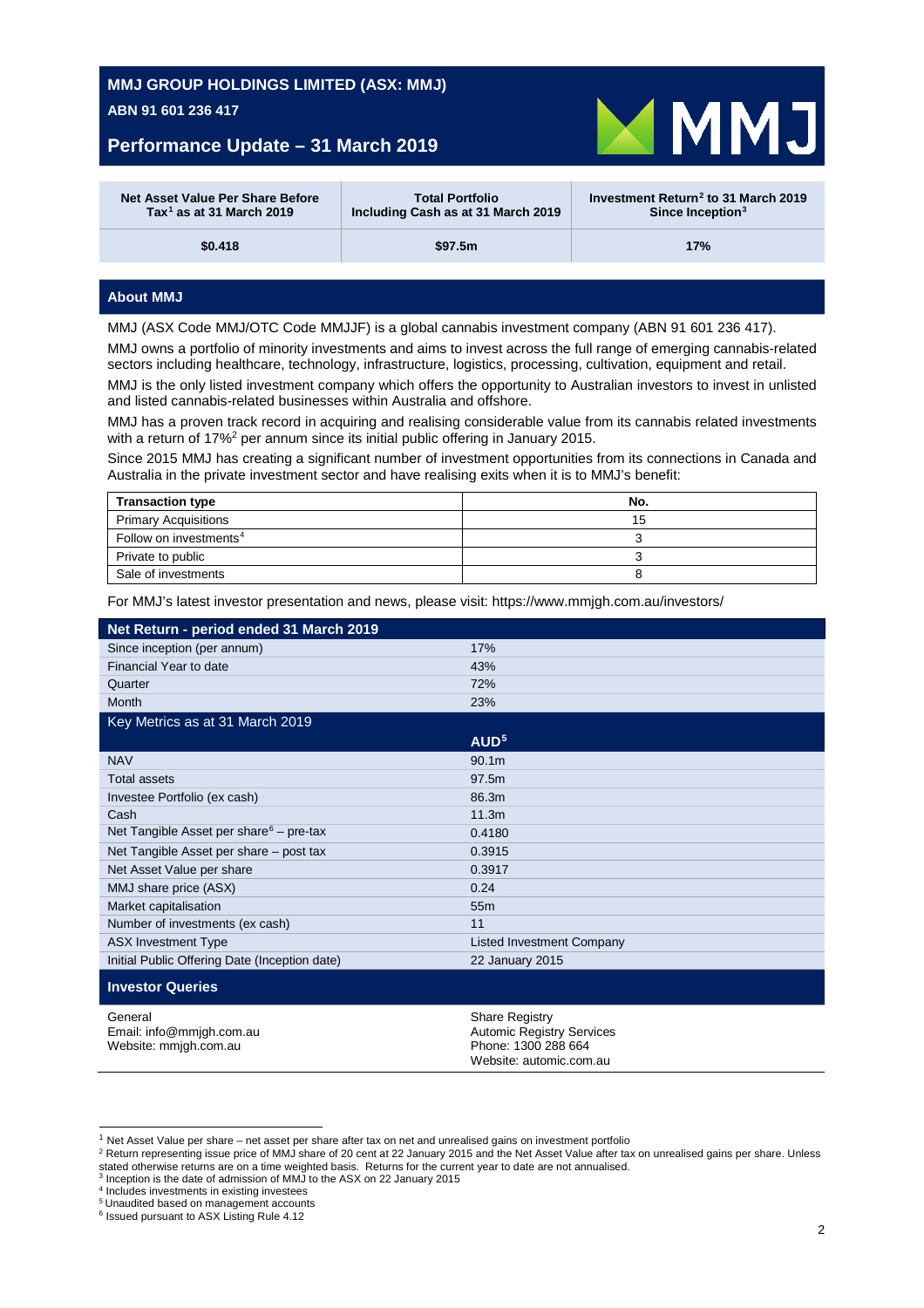## **Performance Update – 31 March 2019**



#### **Key investment highlights of quarter ended 31 March 2019**

- a) Return since inception<sup>[7](#page-4-1)</sup> of 17% per annum based on growth in MMJ's net asset value.
- b) Pre-tax return financial year ended 31 March 2019 43%.
- c) Pre-tax return for quarter ended 31 March 2019 72% compares to the return of 24% for the North American Marijuana Index (NAMMAR) during same period.
- d) Harvest One Cannabis (HVT) share price increased from CAD0.39 to CAD0.95 MMJ has generated a pre-tax return of 40% per annum over the life of its investment in HVT[8.](#page-4-2)
- e) MediPharm LABS (LABS) share price increased from CAD1.74 to CAD3.34. MMJ has generated a MOI[C9](#page-4-0) of 4 times over the life of its investment with initial investment equal to CAD0.85.
- f) Two strategic acquisitions by Harvest One Cannabis Greenbelt and Delivra.
- g) MMJ's partial realisation of its investment in MediPharm LABS providing MMJ with cash reserves of AUD11m at 31 March 2019 in addition to holding AUD68m of listed securities.
- h) Initial Public Offering of Fire & Flower (TSXV FAF) FAF is the fourth MMJ investee to move from unlisted to listed markets.
- i) Two of MMJ's investees, BevCanna and Embark Health, have announced that they are targeting an initial public offering in the first and second half of 2019 respectively.

The outperformance of MMJ's portfolio during the quarter showed the benefit of the decisions taken by MMJ in the later part of 2018 to retain its key listed investments whilst the Canadian cannabis investment sector recovered.

MMJ strategy of retaining its HVT holding while the business implemented its business plan has borne fruit with the HVT share price increasing from CAD0.39 to CAD0.95 during the quarter ended 31 March 2019. During the March quarter HVT made two strategic acquisitions and executed other steps to expand the distribution of its products. MMJ has generated a pre-tax internal rate of return of 40% per annum on its investment in HVT since inception.

84% of MMJ's portfolio comprises investees which are growing/extracting and retailing medicinal and recreational cannabis products in Canada. 2019 continues the rollout of the Canadian cannabis industry for recreational cannabis and the announced legalisation of cannabis food and beverage products by October 2019. MMJ's investees have been made strategic business acquisitions as well executing material source and supply contracts.

MMJ is well placed to generate future returns during the next six to 12 months with the portfolio particularly leveraged to the performance of HVT and LABS as well as the prospective initial public offerings of a number of our investments.

#### **Portfolio overview**

MMJ 's investment portfolio is detailed in Appendix One together with commentary on significant events since 31 December 2018.

#### **MMJ share price and NTA performance**

Table Three in Appendix One contains the historical pre and post tax Net tangible Asset and share price information for the year ending 30 June 2019.

#### **Capital Management**

As announced on 22 February 2019, the Board does not consider an equity raising to be in the best interests of shareholders at present due to the given the material discount (currently 40%) of the MMJ share price to its NAV.

<span id="page-4-0"></span>MMJ has taken advantage of the share price growth of MediPharm LABS Inc. (LABS) by selling down part of its investment in LABS to provide liquidity for future investments. MMJ retains a substantial investment in LABS with 4.3m shares and warrants with book value of AUD11.5m. To date MMJ has generated MOIC<sup>9</sup> multiple of 4 times which has exceeded MMJ's target of 2-3x multiple on invested capital in 1-2-year time horizon. the total investment in LABS would increase to AUD15m If MMJ exercised its warrants.

<span id="page-4-1"></span> <sup>7</sup> Inception is the date of admission of MMJ to the ASX on 22 January 2015

<span id="page-4-2"></span><sup>8</sup> The return is measured on MMJ's initial investment in MMJ Biosciences subsidiaries (United Greeneries Holdings Ltd. ("United Greeneries") and Satipharm AG ("Satipharm")) in 2015 (these assets were sold to HVT in April 2017) and the subsequent performance of HVT. In April 2017 MMJ sold 100% of United Greeneries Holdings Ltd. ("United Greeneries") and Satipharm AG ("Satipharm") to Harvest One Inc for HVT shares and cash.

<span id="page-4-3"></span><sup>&</sup>lt;sup>9</sup> MOIC is the multiple on invested capital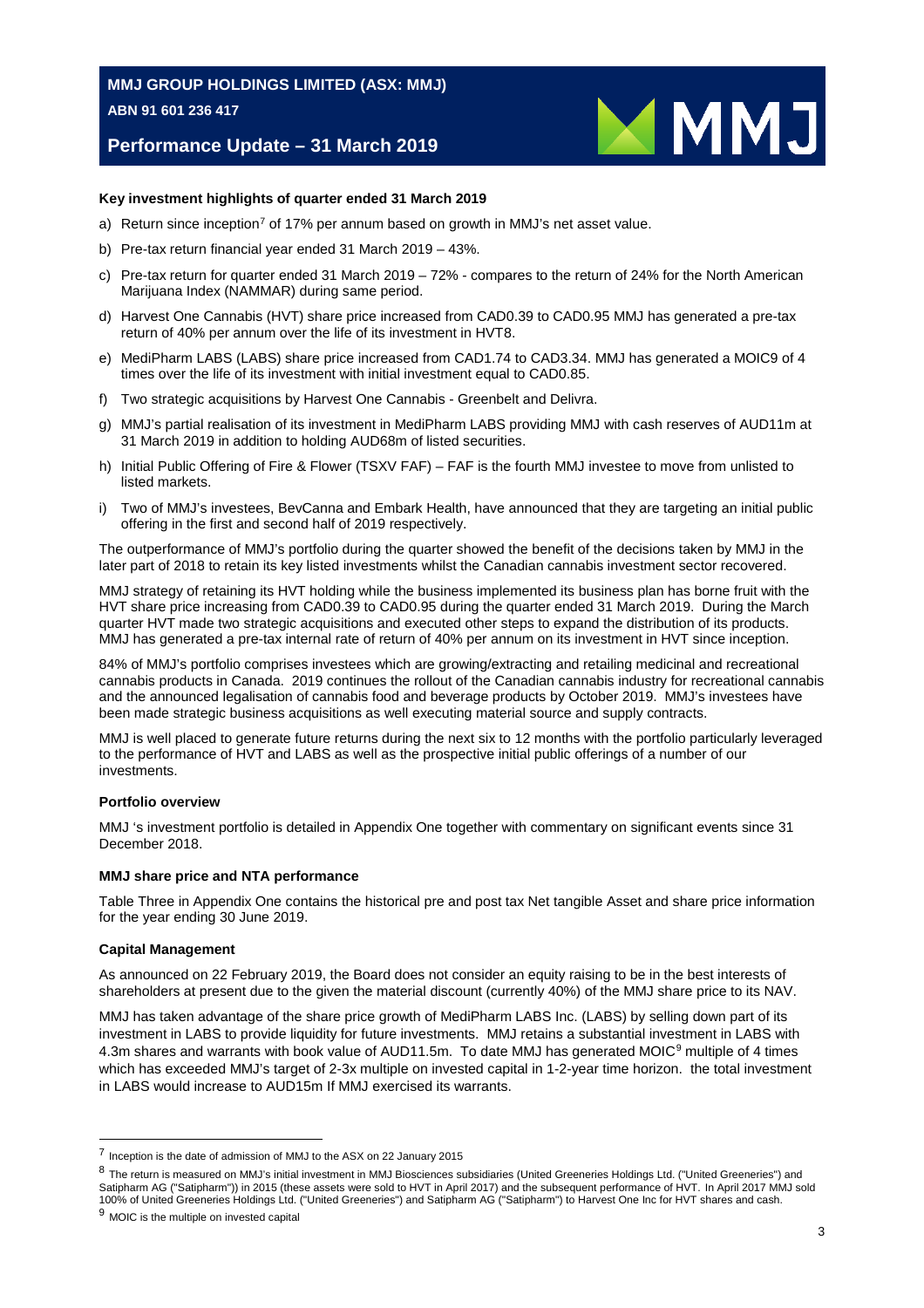**Performance Update – 31 March 2019**



#### **APPENDIX ONE**

#### **1. MMJ's investment portfolio (as at 31 March 2019 AEDT) is detailed in Table One:**

*Table One*

| Investment                  | <b>TSXV Code</b> | Investment<br>date | Country    | Company type | Investment<br>structure             | <b>Business</b>                 | <b>Book</b><br>Value<br>AUD\$m<br>(unaudited) | Weight |
|-----------------------------|------------------|--------------------|------------|--------------|-------------------------------------|---------------------------------|-----------------------------------------------|--------|
|                             |                  |                    |            |              |                                     |                                 | 31-Mar-19                                     |        |
|                             |                  |                    |            |              |                                     |                                 | <b>AUDm</b>                                   |        |
| Harvest One                 | <b>HVT</b>       | Apr-17             | Canada     | Public       | <b>Shares</b>                       | Health and<br>wellness products | 55.4                                          | 57%    |
| MediPharm Labs              | <b>LABS</b>      | <b>Jun-18</b>      | Canada     | Public       | Shares $+$<br>warrants              | Extraction                      | 11.5                                          | 12%    |
| Fire & Flower               | <b>FAF</b>       | Apr-18             | Canada     | Public       | Shares $+$<br>warrants              | Retail stores                   | 1.6                                           | 2%     |
| <b>Listed investments</b>   |                  |                    |            |              |                                     |                                 | 68.5                                          | 70%    |
| Weed Me                     |                  | Dec-17             | Canada     | Private      | Convertible<br>$note +$<br>warrants | Cultivation                     | 7.8                                           | 8%     |
| <b>Embark Health</b>        |                  | <b>Jul-18</b>      | Canada     | Private      | Shares and<br>Warrants              | Extraction                      | 3.6                                           | 4%     |
| VitaGenne                   |                  | Nov-18             | <b>USA</b> | Private      | <b>Shares</b>                       | Hemp CBD                        | 1.4                                           | 1%     |
| <b>BevCanna</b>             |                  | <b>Jun-18</b>      | Canada     | Private      | <b>Shares</b>                       | <b>Beverages</b>                | 1.3                                           | 1%     |
| <b>Cannabis Access</b>      |                  | Apr-18             | Australia  | Private      | <b>Shares</b>                       | Clinics                         | 1.0                                           | 1%     |
| Hemple                      |                  | Mar-19             | Australia  | Private      | <b>Shares</b>                       | Hemp CBD                        | 1.0                                           | 1%     |
| <b>Bien</b>                 |                  | $Jun-18$           | Canada     | Private      | Shares $+$<br>warrants              | Research and<br>development     | 1.0                                           | 1%     |
| Martha Jane Medical         |                  | May-18             | Australia  | Private      | <b>Shares</b>                       | Extraction                      | 0.6                                           | 1%     |
| <b>Unlisted investments</b> |                  |                    |            |              |                                     |                                 | 17.7                                          | 18%    |
|                             |                  |                    |            |              |                                     |                                 | 86.3                                          | 88%    |
| Cash                        |                  |                    |            |              |                                     |                                 | 11.3                                          | 12%    |
| Total                       |                  |                    |            |              |                                     |                                 | 97.5                                          | 100%   |

#### **2. Included in the book value of investments in Table One are warrants held in the following investees:**

*Table Two*

| Investment           | of warrants | Book value Exercise cost Unrealised<br>of warrants | Gain        | <b>Warrants expiry</b> |
|----------------------|-------------|----------------------------------------------------|-------------|------------------------|
|                      | <b>CADm</b> | <b>CADm</b>                                        | <b>CADm</b> |                        |
| MediPharm Labs       | 9.8         | 3.5                                                | 6.3         | 4 Oct 2020             |
| Fire & Flower        | 1.7         | 1.3                                                | 0.4         | 20 Apr 2020            |
| Weed Me              | 5.8         | 3.0                                                | 2.8         | 28 Dec 2020            |
| <b>Embark Health</b> | 2.3         | 1.8                                                | 0.5         | 2 Nov 2020             |
| <b>Bien</b>          | 1.3         | 1.0                                                | 0.3         | 31 May 2021            |
|                      |             |                                                    |             |                        |
| Total                | 20.8        | 10.6                                               | 10.3        |                        |

#### **3. Valuation of assets**

MMJ values its cannabis investments by applying the following principles:

- a) Listed securities the book value is based on the closing share prices for public companies at period end converted into Australian dollars at the relevant prevailing foreign exchange rates.
- b) Unlisted securities The book value is based on the most recent material funding round share prices for private companies converted into Australian dollars at the relevant prevailing foreign exchange rates.

The book values also include the unrealised gain arising from the positive difference between the assessed valuation of investee ordinary equity securities and the exercise price of unexercised warrants (where applicable).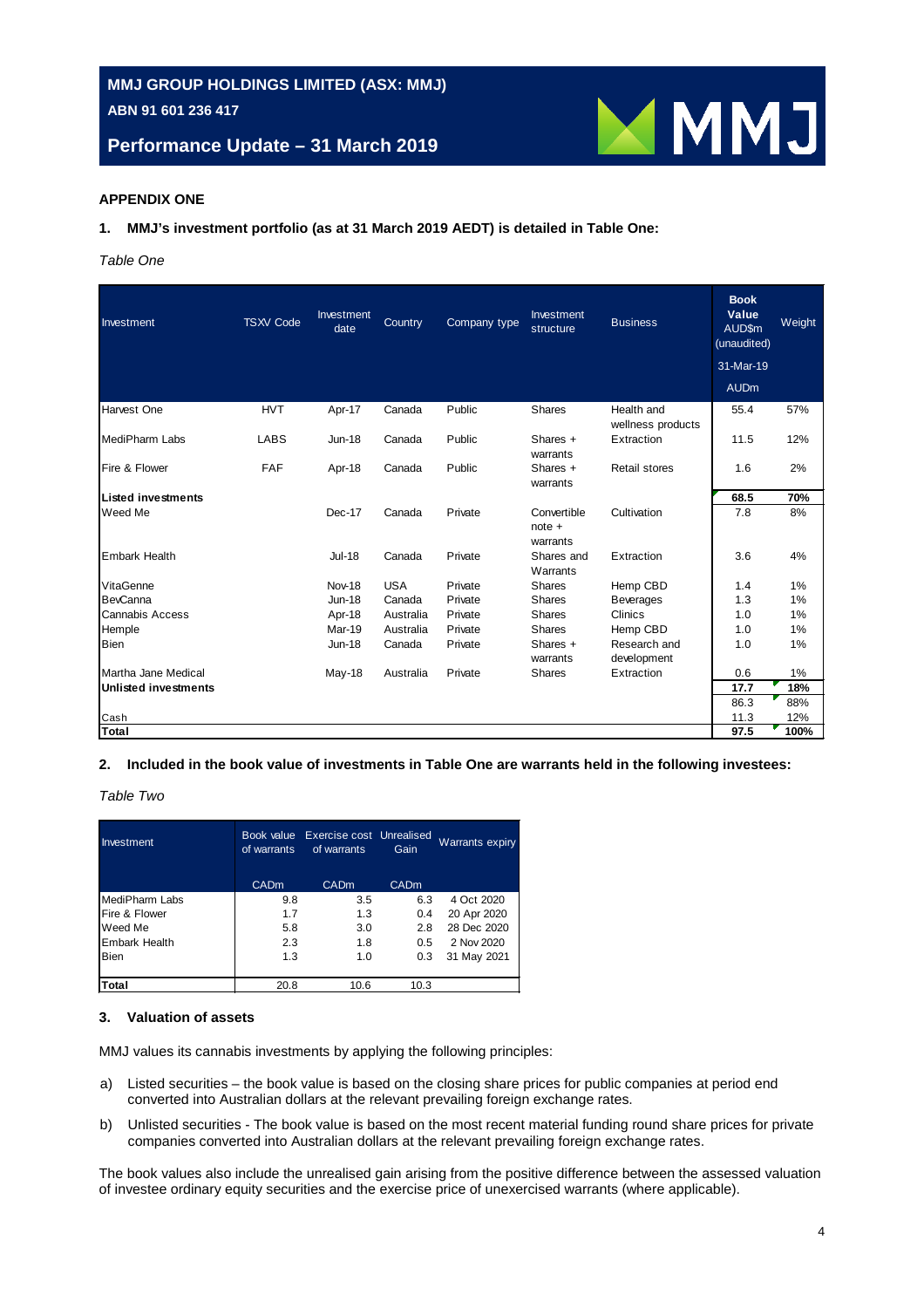## **Performance Update – 31 March 2019**



The Net Asset Value or NAV is calculated after deducting a provision for company tax on any unrealised gains that may arise on such a theoretical disposal afterward losses.

MMJ's financial statements are subject to statutory audit or review by independent auditors<sup>[10](#page-6-0)</sup>, at 31 December and 30 June each year.

#### **4. MMJ performance – year ending 30 June 2019**

Table Three contains the historical pre and post tax Net tangible Asset and share price information for the year ending 30 June 2019:

#### *Table Three*

| MMJ Historical Performance - financial year ending 30 June 2019 |                                     |                                   |                                  |                                                |                                            |                                                             |  |
|-----------------------------------------------------------------|-------------------------------------|-----------------------------------|----------------------------------|------------------------------------------------|--------------------------------------------|-------------------------------------------------------------|--|
| <b>Actual As at</b>                                             | <b>Share</b><br>price<br><b>AUD</b> | <b>NTA Post Tax</b><br><b>AUD</b> | <b>NTA Pre Tax</b><br><b>AUD</b> | Net Return -<br>post tax NTA -<br>year to date | Net Return - pre tax<br>NTA - year to date | Premium/<br>(discount) of<br>share price to<br>post tax NTA |  |
| 30-Jun-18                                                       | 0.34                                | 0.2860                            | 0.2900                           | n/a                                            | n/a                                        | 17.14%                                                      |  |
| $31 -$ Jul-18                                                   | 0.28                                | 0.2755                            | 0.2794                           | $(3.66)\%$                                     | $(3.66)\%$                                 | $(0.18)$ %                                                  |  |
| $31 - Aug-18$                                                   | 0.27                                | 0.2826                            | 0.2865                           | $(1.18)\%$                                     | $(1.22)\%$                                 | $(4.46)\%$                                                  |  |
| 30-Sep-18                                                       | 0.29                                | 0.3023                            | 0.3130                           | 5.72%                                          | 7.90%                                      | (5.73)%                                                     |  |
| 31-Oct-18                                                       | 0.33                                | 0.2555                            | 0.2688                           | $(10.65)\%$                                    | $(7.32)\%$                                 | 29.15%                                                      |  |
| 30-Nov-18                                                       | 0.25                                | 0.2234                            | 0.2234                           | $(25.45)\%$                                    | (22.98)%                                   | 17.27%                                                      |  |
| 31-Dec-18                                                       | 0.24                                | 0.2132                            | 0.2421                           | $(21.86)\%$                                    | (16.53)%                                   | 5.17%                                                       |  |
| 31-Jan-19                                                       | 0.26                                | 0.2235                            | 0.3373                           | 10.13%                                         | 16.31%                                     | $(19.03)\%$                                                 |  |
| 28-Feb-19                                                       | 0.25                                | 0.3095                            | 0.3388                           | 8.23%                                          | 16.80%                                     | $(19.23)\%$                                                 |  |
| 31-Mar-19                                                       | 0.24                                | 0.3915                            | 0.4180                           | 36.90%                                         | 44.14%                                     | $(38.69)\%$                                                 |  |

*Note:*

*1. All information within this release is unaudited unless stated otherwise.*

*2. MOIC is multiple on invested capital (pre-tax and transaction costs) and assumes that MMJ does not need to invest further capital to exercise the warrants to capture the gain arising from the difference between the current closing share price and the warrant exercise price.*

*3. In April 2017 MMJ sold 100% of United Greeneries Holdings Ltd. ("United Greeneries") and Satipharm AG ("Satipharm")*  to Harvest One Inc for HVT shares and cash. The invested capital detailed in Table One for HVT is based on the accounting *cost of CAD0.77 per HVT share acquired as part of the consideration. The capital invested in HVT on basis of cash invested in the businesses prior to sale to HVT is equivalent to CAD0.47 per HVT share.*

*4. The book value includes shares, convertible notes, options and unlisted warrants.*

- *5. The book value (presented in the Tables One and Two) is based on the closing share prices for public companies at the*  relevant date. The book value (presented in the Table One and Two) is based on the most recent funding round share *prices for private companies converted into Australian dollars at the relevant prevailing foreign exchange rates. The market* and book values also include the unrealised gain arising from the positive difference between the assessed valuation of *investee ordinary equity securities and the exercise price of unexercised warrants (where applicable). The valuation of the warrants assume that the warrants are exercised just prior to the date of expiry.*
- *6. The North American Marijuana Index tracks the performance of a basket of North American publicly listed companies with significant business activities in the marijuana industry. A company is deemed to be eligible for inclusion in the index by the Index Provider if the company is a producer and/or supplier of marijuana and/or cannabis, biotechnology companies*  that are engaged in research and development of cannabinoids, companies that offer hydroponics supplies and equipment *clearly aiming to increase efficiency in marijuana cultivation and companies mainly engaged in leasing property to cannabis growers. The index is calculated as a gross total return index in CAD and adjusted quarterly.*

<span id="page-6-0"></span> <sup>10</sup> MMJ's independent auditors are BDO Audit (WA) Pty Ltd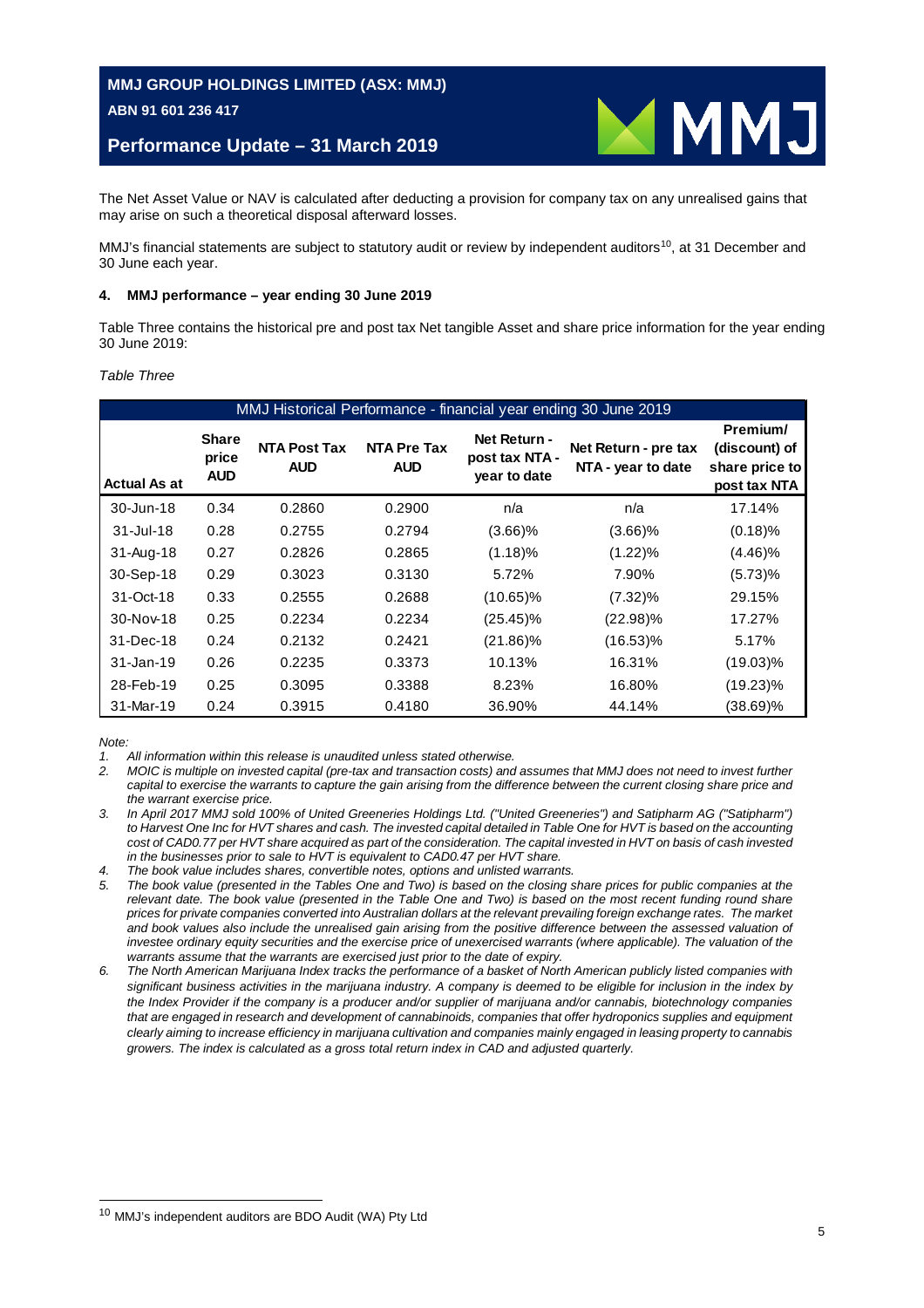**Performance Update – 31 March 2019**



#### **Investment Activity**

#### 1. Harvest One Cannabis

#### a) Release of 2018 half year financial statements

Harvest One Cannabis Inc. ("Harvest One" or the "Company") (TSX-V: HVT; OTCQX: HRVOF) today announced the release of its financial and operating results for the three and six months ended December 31, 2018. The Company provided commentary on its results:

- i. Q2 2019 net revenue for the Company was \$3.7 million, a sequential increase of 123% over Q1 2019 (\$1.7 million). This increase was primarily attributed to initial recreational load-ins under our supply agreements with British Columbia, Ontario, Manitoba and Saskatchewan.
- ii. Q2 2019 gross margin before fair value adjustments of 47%. Included in this, is a gross margin of 53% for United Greeneries which is in line with larger Canadian Licensed Producers.
- iii. As of December 31, 2018, the Company maintains a cash balance of \$41.0 million. This cash position means all current expansion plans are fully funded and allows for accretive transactions that support the Company's brand and product development strategy.
- iv. Expansion plans at the Duncan and Lucky Lake facilities are on track as the Company targets an annual run rate of 20,000 kg premium indoor grown flower by the end of calendar 2019.
- b) Acquisition of Delivra

Harvest One has acquired Delivra as a means to further its strategy of providing trusted, effective products to help people in their daily lives. The acquisition of Delivra and its LivRelief™ brand, which produces a variety of topicals and creams with existing distribution channels across Canada, will position Harvest One well when cannabis-infused products are legalized in Canada, which is expected in the October 2019. On completion of this transaction MMJ will own approximately 26% of HVT.

c) Acquisition of Greenbelt

On 1 April, HVT announced today that it has acquired an initial 52% interest in Greenbelt Greenhouse Ltd. ("**Greenbelt**"). This acquisition will supply Harvest One with high quality greenhouse grown cannabis from Greenbelt's 152,000 sq. ft. facility which will primarily be dedicated to Harvest One's expanding cannabis-infused health, wellness, and self-care products under the Dream Water and Satipharm brands, and expanding products resulting from the recently announced acquisition of Delivra, following the closing of that transaction. The acquisition ensures that Harvest One remains a vertically integrated house of cannabis based brands by controlling the production of cannabis through cultivation and extraction, and ultimately to packaged good for consumers.

#### 2. MediPharm LABS ("LABS")

LABS announced a series of initiatives as part of its business plan since end of 2018:

- a) Executed Private Label Sales Agreements in place valued in excess of CAD85 million over 15-month period from December 2018.
- b) Executed large Private Label cannabis oil sale for \$35 million with additional CAD13.5 million purchase option over 13-month period.
- c) Signed a 3-year Tolling Agreement with TerrAscend Corp.
- d) First extraction only LP to sign an International Private Label Sale Agreement with AusCann Group Holdings Ltd. – Export of cannabis oil from Canada to Australia for the manufacturing of hard-shell cannabinoid capsules.
- e) Launched White Label Solutions Platform to extract, purify, formulate, process and distribute for LP's, directto-consumer brands and non-cannabis consumer packaged goods (CPG) companies for provincial distribution.
- f) Signed first White Label agreement to formulate, process and distribute tincture bottles on behalf of an existing brand commencing second half 2019.
- g) Acquired over 5,000 KG of dried cannabis for Private Label cannabis oil production in final two weeks of March.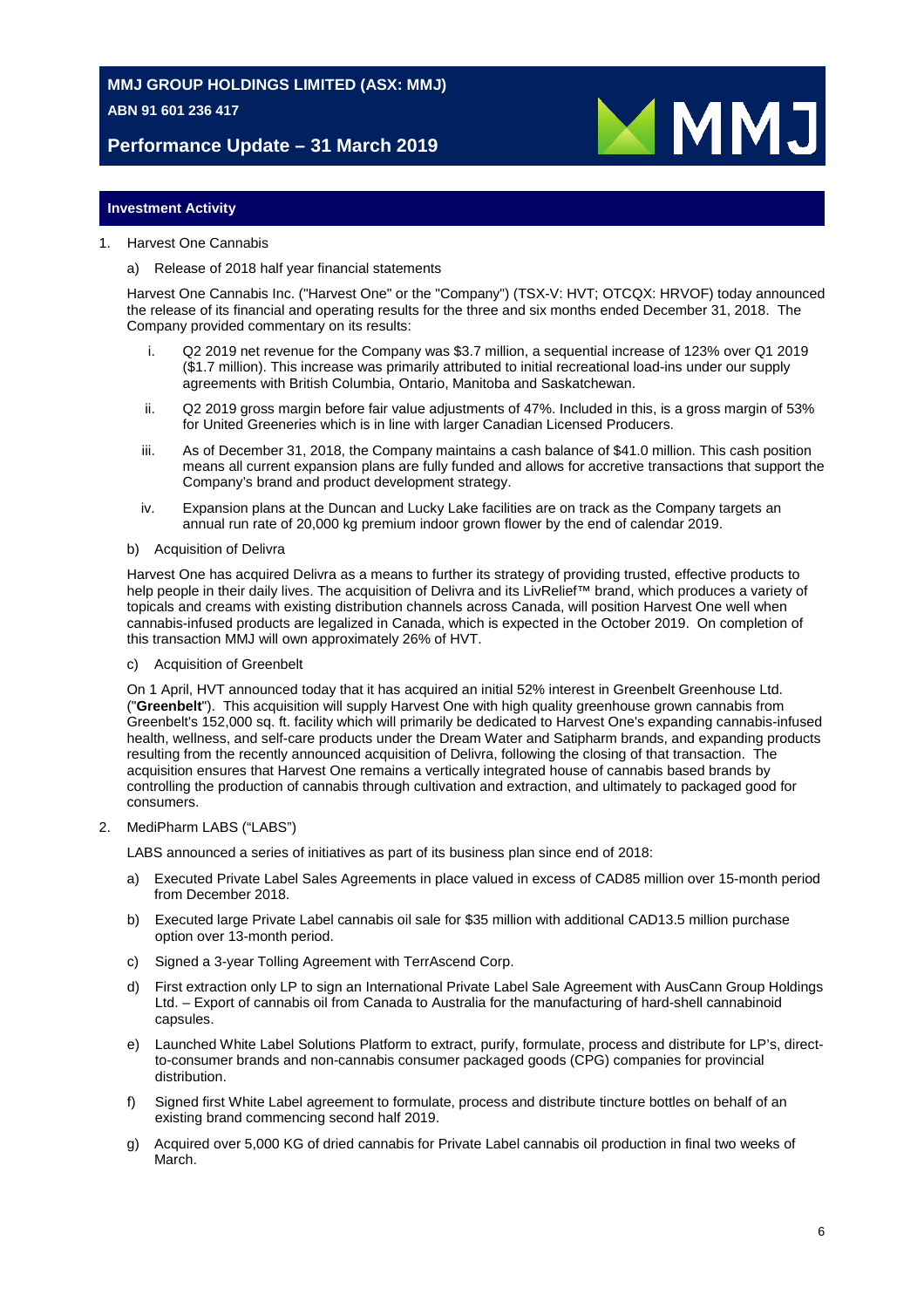## **Performance Update – 31 March 2019**



#### 3. Weed Me

Weed Me's goal is to possess all of the licences required for the production and sale of cannabis products to recreational and medical consumers. Since the *Cannabis Act* came into force in October 2018, Weed Me has been able to sell dry flower to other licensed producers.

Weed Me has also received authorisation to process cannabis into oil through extraction. Weed Me has applied for and has been inspected by Health Canada for the licences required for the sale of cannabis products to provincial purchasers and medical clients. Weed Me are now waiting for Health Canada to award our licence in the coming weeks.

Since November 2018, Weed Me has consistently sold virtually all of its dry flower production to a number of well-recognized licensed producers. In addition to selling dry flower to licensed producers, Weed Me has also produced and sold both "Weed Me" and "Dutch Passion" branded pre-rolled cannabis products to [CannMart.](https://weedme.us17.list-manage.com/track/click?u=80f8942c4c37044a522687a51&id=a559801fd7&e=379019eae2) These pre-roll products are now being purchased by medical patients.

4. Embark Health

MMJ is pleased to advise that Embark Health expects to list on the TSX Venture Exchange ("TSX-V") during the second half of calendar 2019.

5. BevCanna

MMJ is pleased to advise that BevCanna Enterprises Inc. (BevCanna) expects to list on the TSX Venture Exchange ("TSX-V") during the first half of calendar 2019. As part of the listing Bevcanna is proposing to raise additional funds which will provide an opportunity for MMJ to increase its investment.

Based in Vancouver, Canada, BevCanna is a fully vertically-integrated premium-based cannabis infused beverage manufacturer. Specifically, BevCanna aims to operate as a white label, end-to-end producer of CBD and THC beverages.

- 6. Fire & Flower marketing agreement with Lift & Co.
	- a) Listing on TSXV

Fire & Flower listed on the TSXV in February 2019 and is a leading independent adult-use cannabis seeking to capture significant market share in Canadian provinces that allow private retail.

b) Marketing agreement with Lift & Co

On 6 March 2019 Fire & Flower Holdings Corp. ("Fire & Flower" or the "Company") (TSXV: FAF), an independent licensed cannabis retailer, announced an agreement with Lift & Co. (TSXV: LIFT), an independent emerging leader in cannabis marketing, data and insights, and a forum for cannabis consumers to share product reviews and experiences.

This agreement, which takes effect April 1, 2019, brings together Fire & Flower's education-focused retail expertise with Lift & Co.'s database of product reviews and partner benefits. Fire & Flower has engaged Lift & Co. for a series of initiatives, including listing Fire & Flower as a premium retailer on the Lift & Co. platform in Alberta, Saskatchewan and Ontario. Lift & Co. members will be able to share their Fire & Flower cannabis experiences in both product and business reviews, which earn Lift Points that may be redeemed within the Lift & Co. platform for gift cards, exclusive promotions and invite-only industry events.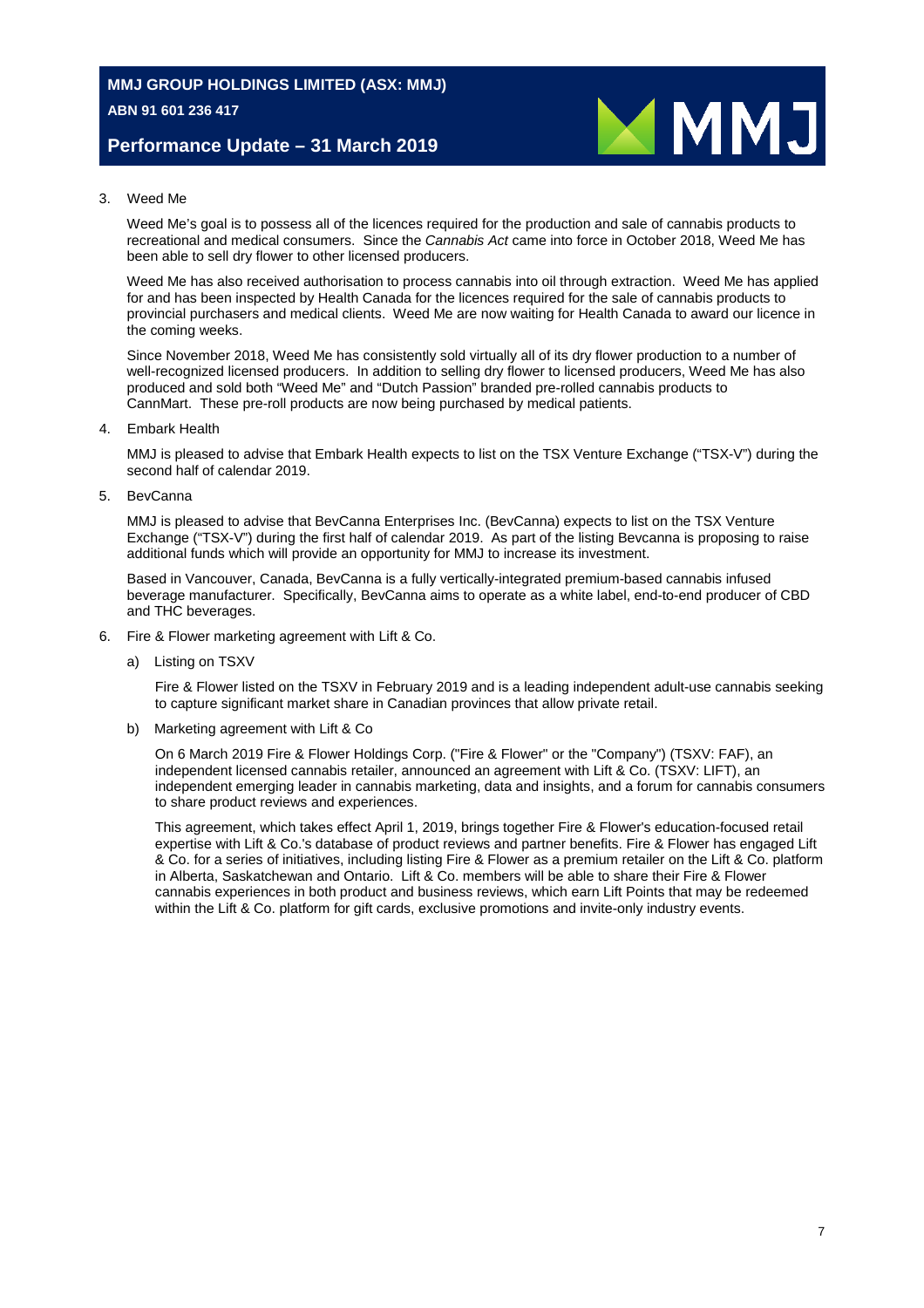

# **Performance Update – 31 March 2019**

| <b>INVESTEE COMPANY</b>                                             | <b>ABREVIATION /</b><br><b>ACRONYM</b>   | <b>OPERATIONS</b>                                                                                                                                                                          | <b>MMJ'S INVESTMENT</b>                                                                                                                                                           | <b>OUTLOOK FOR THE NEXT</b><br><b>12 MONTHS</b>                                                                                                                                                                                                                                                                                                                                                                                                                              |
|---------------------------------------------------------------------|------------------------------------------|--------------------------------------------------------------------------------------------------------------------------------------------------------------------------------------------|-----------------------------------------------------------------------------------------------------------------------------------------------------------------------------------|------------------------------------------------------------------------------------------------------------------------------------------------------------------------------------------------------------------------------------------------------------------------------------------------------------------------------------------------------------------------------------------------------------------------------------------------------------------------------|
| BevCanna Enterprises Inc:<br>bevcanna.com                           | <b>BevCanna</b>                          | Canadian fully<br>premium-based<br>cannabis infused<br>beverage<br>manufacturer.                                                                                                           | MMJ owns 2.5m<br>shares                                                                                                                                                           | Build their cannabis<br>a)<br>beverages manufacturing<br>facility in British<br>Columbia.<br>Become an ACMPR<br>b)<br>Licensed Producer.<br>Seeking to execute initial<br>C)<br>public offering in first half<br>of 2019.                                                                                                                                                                                                                                                    |
| <b>Bien Ventures Ltd:</b><br>bienbrands.com                         | <b>Bien</b>                              | Canadian<br>intellectual<br>property and<br>manufacturing<br>company.                                                                                                                      | MMJ owns 2.8m<br>shares and 2.8m<br>warrants (exercisable<br>at CAD 0.35 per<br>warrant by 31 May<br>2021)                                                                        | Create proprietary<br>a)<br>products at their<br>cannabis derivatives<br>manufacturing facility in<br>Alberta.<br>Seeking to raise capital<br>b)<br>as part of rollout of<br>business plan.                                                                                                                                                                                                                                                                                  |
| <b>Cannabis Access Clinics:</b><br>cannabisaccessclinics.com.<br>au | Cannabis<br>Access                       | Australia's<br>leading online<br>portal and clinics<br>for medical<br>cannabis<br>access.                                                                                                  | MMJ owns 17% on<br>undiluted basis.                                                                                                                                               | Continue to establish new<br>medical cannabis clinics<br>across Australia.                                                                                                                                                                                                                                                                                                                                                                                                   |
| Embark Health Inc:<br>embarkhealthinc.com                           | <b>Embark Health</b>                     | Canadian<br>company aiming<br>to build a state-<br>of-the-art THC.<br>CBD, and CBG<br>extraction facility<br>to service<br>Canada's<br>medical and<br>recreational<br>cannabis<br>markets. | MMJ owns 2.3m<br>shares and 1m<br>warrants (exercisable<br>at CAD1.25 per share<br>by 30 April 2021)                                                                              | Build their cannabis<br>a)<br>extraction and product<br>manufacturing facility in<br>British Columbia.<br>Become a Licensed<br>b)<br>Dealer.<br>Execute initial public<br>C)<br>offering during second<br>half of 2019.<br>Secure second<br>d)<br>production facility in<br>Ontario.                                                                                                                                                                                         |
| Fire & Flower Inc:<br>fireandflower.com                             | Fire & Flower<br>("FAF")<br>(TSXV: FAF). | Corporate retail<br>cannabis store<br>chain.                                                                                                                                               | MMJ owns 1.25m<br>shares and 1.25m<br>warrants (exercisable<br>at CAD1.05 per share<br>by 18 April 2020)                                                                          | Continue to establish retail<br>cannabis stores across<br>Canada.                                                                                                                                                                                                                                                                                                                                                                                                            |
| Harvest One Cannabis Inc:<br>harvestone.com                         | Harvest One<br>("HVT")<br>(TSXV: HVT).   | Canadian<br>cannabis<br>cultivation and<br>wellness<br>products<br>company.                                                                                                                | MMJ owns 55.5m<br>shares in Harvest One<br>or approximately 30%.<br>This percentage<br>holding is expected to<br>reduce to<br>approximately 26%<br>following completion of<br>the | Cultivation capacity:<br>a)<br>targeting 20,000 kg per<br>annum of owned<br>cannabis cultivation<br>capacity by the end of the<br>2019 calendar year.<br>Satipharm: annual<br>b)<br>revenue run-rate of<br>CAD\$10 million by 30<br>June 2019.<br>Dream Water: annual<br>C)<br>revenue run-rate to<br>double to CAD\$12 million<br>in the next 6 to 8 months.<br>Burb: 8 to 10 retail<br>d)<br>cannabis stores targeted<br>in British Columbia by<br>mid-2019 calendar year. |